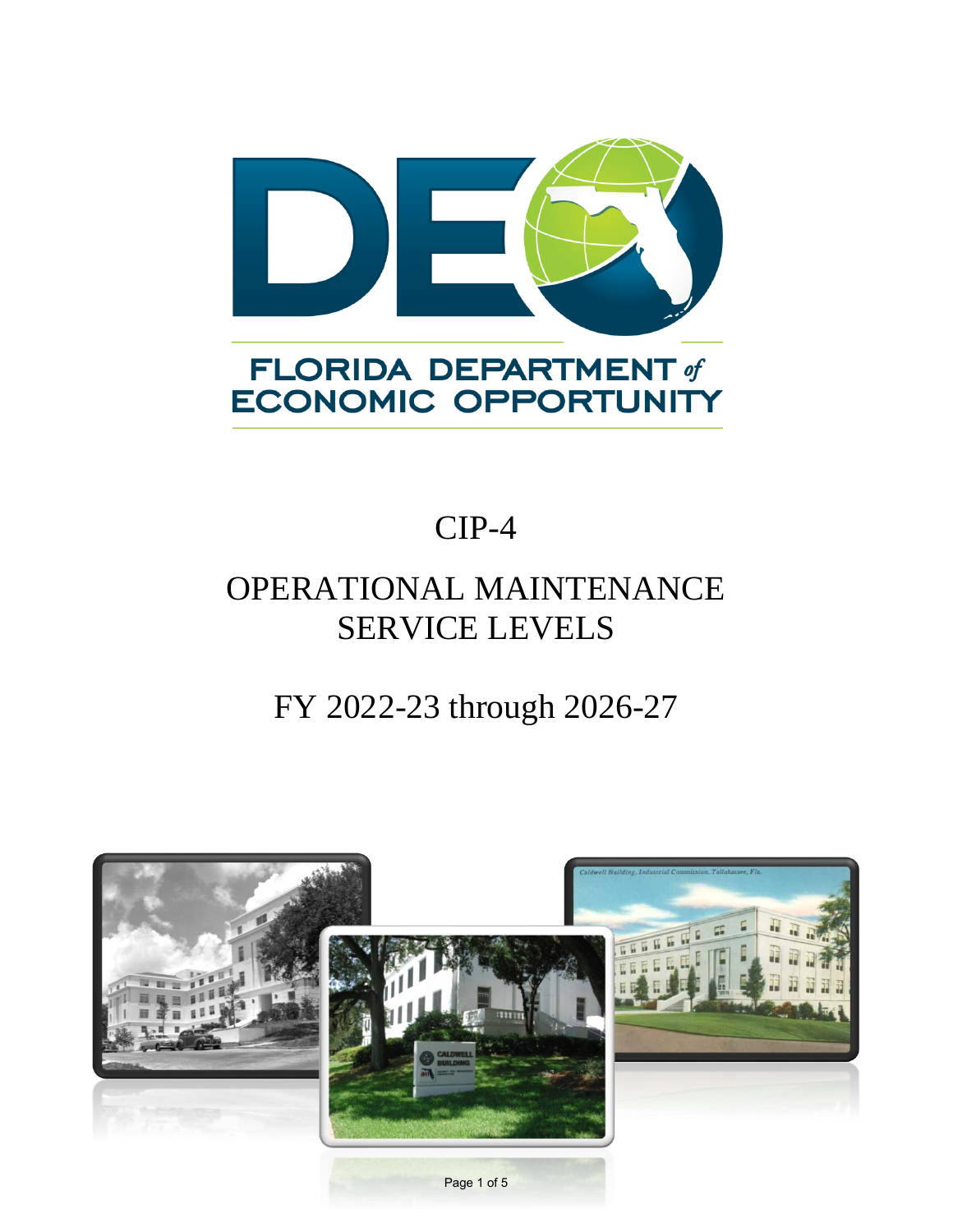| Agency:                       | Department of Economic Opportunity (40)                                                                                                                          |            |            |            |            |            |
|-------------------------------|------------------------------------------------------------------------------------------------------------------------------------------------------------------|------------|------------|------------|------------|------------|
| Service:                      | Division of Finance and Administration (40100200)                                                                                                                |            |            |            |            |            |
| <b>Square Feet</b>            |                                                                                                                                                                  |            |            |            |            |            |
| <b>Managed</b>                | FY 2021-22                                                                                                                                                       | FY 2022-23 | FY 2023-24 | FY 2024-25 | FY 2025-26 | FY 2026-27 |
|                               | 475,283                                                                                                                                                          | 475,283    | 475,283    | 475,283    | 475,283    | 475,283    |
|                               | (NOTE: For FY 2021-22, enter the total square feet for facilities managed by your agency as indicated in the most                                                |            |            |            |            |            |
|                               | recent Facilities Inventory of the Department of Management Services. In each subsequent year, add to this total<br>all new square feet requested by that time.) |            |            |            |            |            |
|                               | <b>EXISTING FACILITIES (All square feet listed above for FY 2021-22):</b>                                                                                        |            |            |            |            |            |
| <b>Preventive Maintenance</b> |                                                                                                                                                                  |            |            |            |            |            |
|                               | <b>Fund Code</b>                                                                                                                                                 | FY 2022-23 | FY 2023-24 | FY 2024-25 | FY 2025-26 | FY 2026-27 |
| Salaries &                    |                                                                                                                                                                  |            |            |            |            |            |
| <b>Benefits</b>               | 2600                                                                                                                                                             | 145,185    | 149,541    | 154,027    | 158,648    | 163,407    |
|                               | <b>SUBTOTAL</b>                                                                                                                                                  | 145,185    | 149,541    | 154,027    | 158,648    | 163,407    |
| <b>OPS</b>                    |                                                                                                                                                                  |            |            |            |            |            |
|                               | 2600                                                                                                                                                             | 17,552     | 18,079     | 18,621     | 19,180     | 19,755     |
|                               | <b>SUBTOTAL</b>                                                                                                                                                  | 17,552     | 18,079     | 18,621     | 19,180     | 19,755     |
|                               |                                                                                                                                                                  |            |            |            |            |            |
| Expenses                      |                                                                                                                                                                  |            |            |            |            |            |
|                               | 2600                                                                                                                                                             | 189,955    | 195,653    | 201,523    | 207,569    | 213,796    |
|                               | <b>SUBTOTAL</b>                                                                                                                                                  | 189,955    | 195,653    | 201,523    | 207,569    | 213,796    |
| Other                         |                                                                                                                                                                  | 0          | 0          | 0          | 0          | 0          |
| (specify)                     |                                                                                                                                                                  |            |            |            |            |            |
|                               | <b>SUBTOTAL</b>                                                                                                                                                  | 0          | 0          | 0          | 0          | 0          |
| <b>Fund Totals</b>            |                                                                                                                                                                  |            |            |            |            |            |
|                               |                                                                                                                                                                  |            |            |            |            |            |
|                               | 2600                                                                                                                                                             |            |            |            |            |            |
|                               | <b>TOTAL</b>                                                                                                                                                     | 352,692    | 363,273    | 374,171    | 385,397    | 396,958    |
| <b>General Maintenance</b>    |                                                                                                                                                                  |            |            |            |            |            |
|                               | <b>Fund Code</b>                                                                                                                                                 | FY 2022-23 | FY 2023-24 | FY 2024-25 | FY 2025-26 | FY 2026-27 |
| Salaries &                    |                                                                                                                                                                  |            |            |            |            |            |
| <b>Benefits</b>               | 2,600                                                                                                                                                            | 145,185    | 149,541    | 154,027    | 158,648    | 163,407    |
|                               | <b>SUBTOTAL</b>                                                                                                                                                  | 145,185    | 149,541    | 154,027    | 158,648    | 163,407    |
| <b>OPS</b>                    |                                                                                                                                                                  |            |            |            |            |            |
|                               | 2,600                                                                                                                                                            | 17,552     | 18,079     | 18,621     | 18,180     | 18,725     |
|                               | <b>SUBTOTAL</b>                                                                                                                                                  | 17,552     | 18,079     | 18,621     | 18,180     | 18,725     |

#### **CIP-4: Service-Level Operational Maintenance Budget**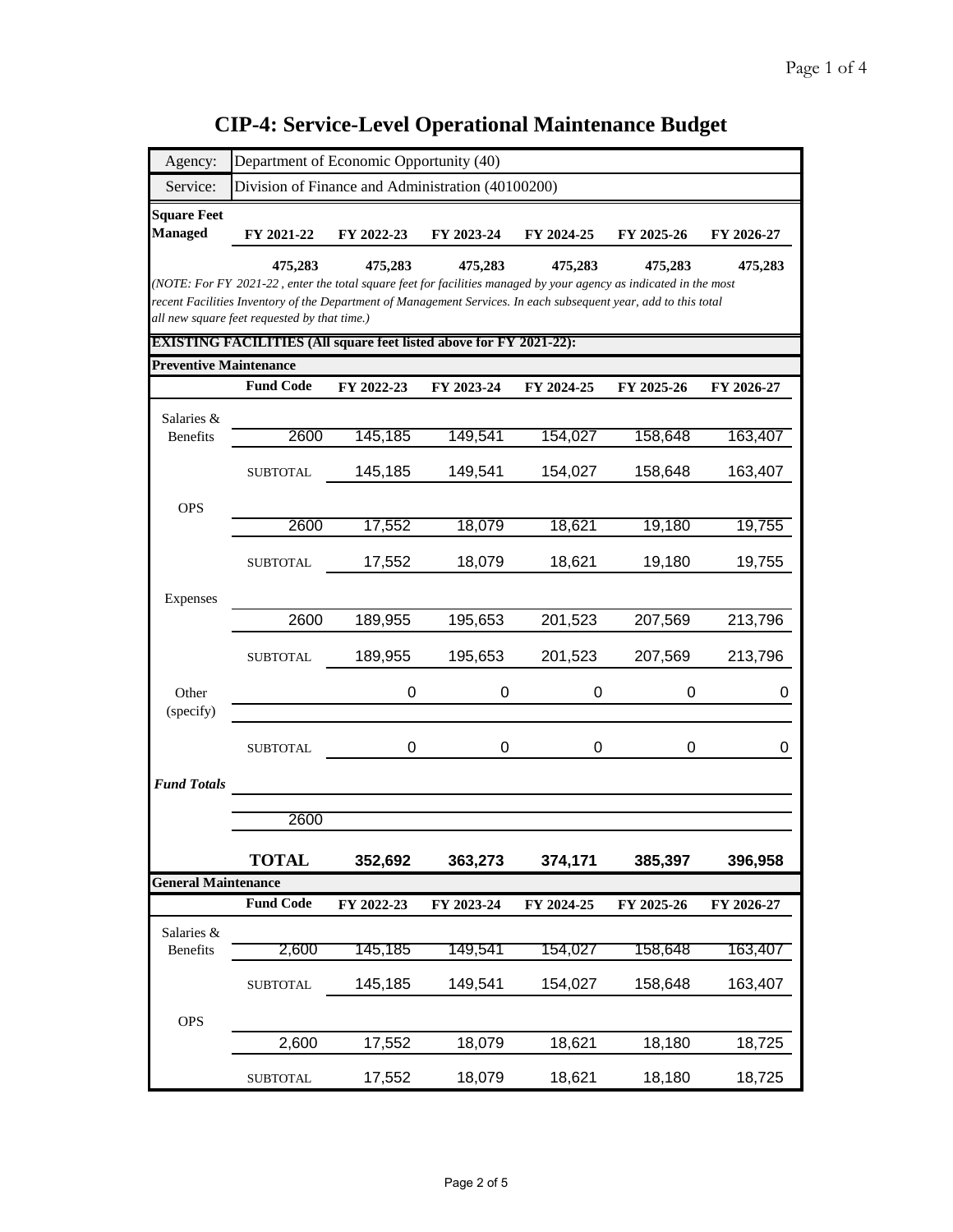| Expenses                       |                                                                           |             |             |             |             |            |  |
|--------------------------------|---------------------------------------------------------------------------|-------------|-------------|-------------|-------------|------------|--|
|                                | 2,600                                                                     | 277,627     | 285,955     | 294,534     | 303,370     | 312,471    |  |
|                                | <b>SUBTOTAL</b>                                                           | 277,627     | 285,955     | 294,534     | 303,370     | 312,471    |  |
| Other                          |                                                                           |             |             |             |             |            |  |
| (specify)                      | 2600                                                                      | $\mathbf 0$ | $\mathbf 0$ | $\mathbf 0$ | $\mathbf 0$ | 0          |  |
|                                | <b>SUBTOTAL</b>                                                           | 0           | 0           | 0           | 0           | 0          |  |
| <b>Fund Totals</b>             |                                                                           |             |             |             |             |            |  |
|                                |                                                                           |             |             |             |             |            |  |
| <b>Routine Operating Costs</b> | <b>TOTAL</b>                                                              | 440,364     | 453,575     | 467,182     | 480,198     | 494,603    |  |
|                                | <b>Fund Code</b>                                                          | FY 2022-23  | FY 2023-24  | FY 2024-25  | FY 2025-26  | FY 2026-27 |  |
| Salaries &                     |                                                                           |             |             |             |             |            |  |
| <b>Benefits</b>                | 2600                                                                      | 772,293     | 795,462     | 819,326     | 843,905     | 869,223    |  |
|                                | <b>SUBTOTAL</b>                                                           | 772,293     | 795,462     | 819,326     | 843,905     | 869,223    |  |
| <b>OPS</b>                     |                                                                           |             |             |             |             |            |  |
|                                | 2600                                                                      | 17,552      | 18,079      | 18,621      | 19,180      | 19,755     |  |
|                                | <b>SUBTOTAL</b>                                                           | 17,552      | 18,079      | 18,621      | 19,180      | 19,755     |  |
| Expenses                       |                                                                           |             |             |             |             |            |  |
|                                | 2600                                                                      | 993,611     | 1,023,420   | 1,054,122   | 1,085,746   | 1,118,318  |  |
|                                | <b>SUBTOTAL</b>                                                           | 993,611     | 1,023,420   | 1,054,122   | 1,085,746   | 1,118,318  |  |
| Contractual                    |                                                                           |             |             |             |             |            |  |
| Services                       | 2600                                                                      | 1,067,389   | 1,099,411   | 1,132,393   | 1,166,365   | 1,201,356  |  |
|                                | <b>SUBTOTAL</b>                                                           | 1,067,389   | 1,099,411   | 1,132,393   | 1,166,365   | 1,201,356  |  |
| <b>Fund Totals</b>             |                                                                           |             |             |             |             |            |  |
|                                | 2600                                                                      |             |             |             |             |            |  |
|                                | <b>TOTAL</b>                                                              | 2,850,845   | 2,936,372   | 3,024,462   | 3,115,196   | 3,208,652  |  |
|                                | NEW FACILITIES (Only those square feet added in FY 2021-2022-and beyond): |             |             |             |             |            |  |
| <b>Preventive Maintenance</b>  |                                                                           |             |             |             |             |            |  |
|                                | <b>Fund Code</b>                                                          | FY 2022-23  | FY 2023-24  | FY 2024-25  | FY 2025-26  | FY 2026-27 |  |
| Salaries &<br>Benefits         |                                                                           |             |             |             |             |            |  |
|                                | <b>SUBTOTAL</b>                                                           |             |             |             |             |            |  |

**CIP-4: Service-Level Operational Maintenance Budget**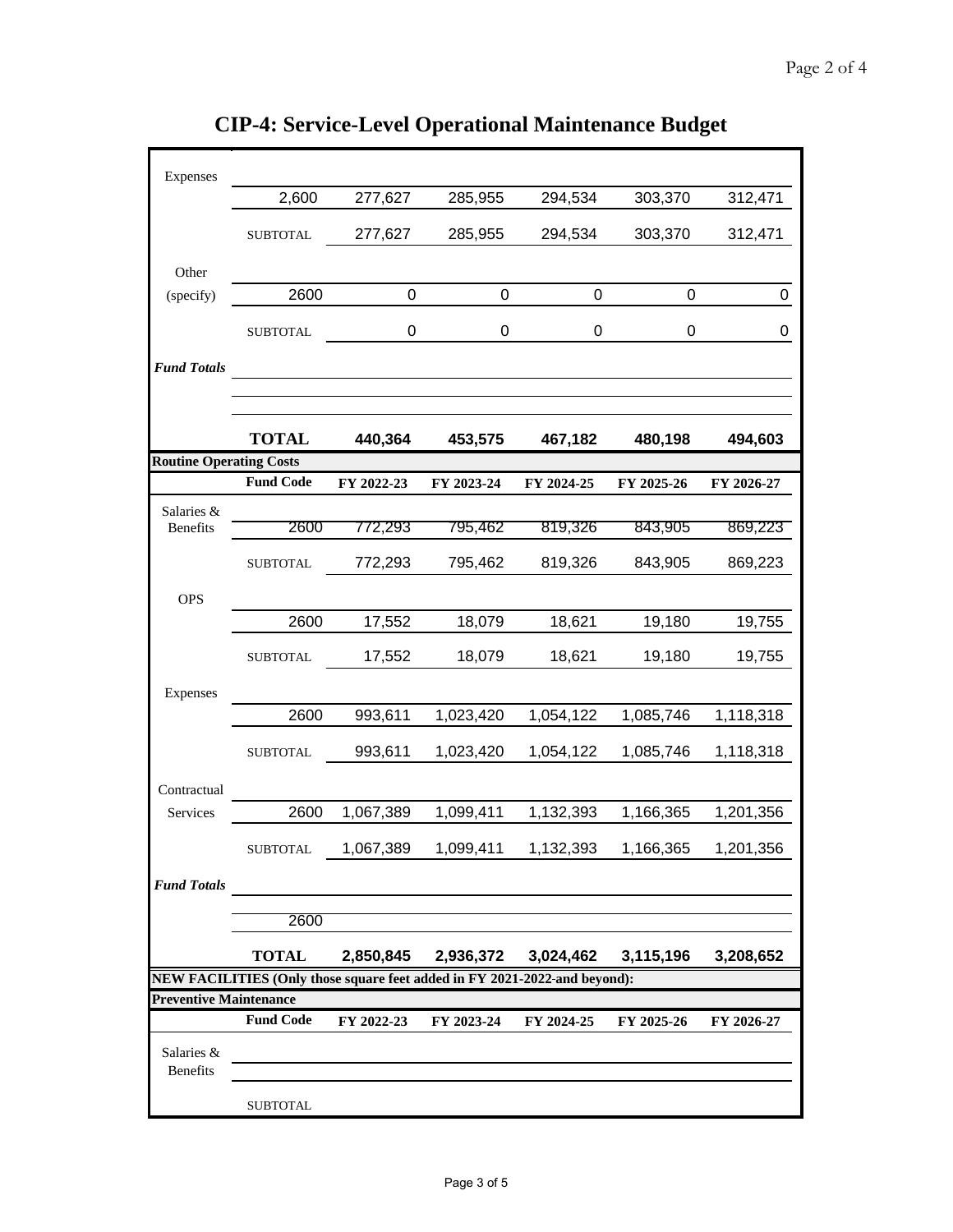| <b>OPS</b>                    |                  |                                                    |                                             |            |
|-------------------------------|------------------|----------------------------------------------------|---------------------------------------------|------------|
|                               | <b>SUBTOTAL</b>  |                                                    |                                             |            |
| Expenses                      |                  |                                                    |                                             |            |
|                               |                  |                                                    |                                             |            |
|                               | <b>SUBTOTAL</b>  |                                                    |                                             |            |
| Other<br>(specify)            |                  |                                                    |                                             |            |
|                               | <b>SUBTOTAL</b>  |                                                    |                                             |            |
| <b>Fund Totals</b>            |                  | <u> 1989 - Andrea State Barbara, amerikan per</u>  |                                             |            |
|                               |                  |                                                    |                                             |            |
|                               | <b>TOTAL</b>     |                                                    |                                             |            |
| <b>General Maintenance</b>    |                  |                                                    |                                             |            |
|                               | <b>Fund Code</b> |                                                    | FY 2022-23 FY 2023-24 FY 2024-25 FY 2025-26 | FY 2026-27 |
| Salaries &<br><b>Benefits</b> |                  | <u> 1989 - Andrea Andrew Maria (h. 1989).</u>      |                                             |            |
|                               | <b>SUBTOTAL</b>  |                                                    |                                             |            |
| <b>OPS</b>                    |                  |                                                    |                                             |            |
|                               | ${\tt SUBTOTAL}$ |                                                    |                                             |            |
| Expenses                      |                  |                                                    |                                             |            |
|                               | <b>SUBTOTAL</b>  |                                                    |                                             |            |
| Other                         |                  |                                                    |                                             |            |
| (specify)                     |                  |                                                    |                                             |            |
|                               | <b>SUBTOTAL</b>  |                                                    |                                             |            |
| <b>Fund Totals</b>            |                  | <u> 1989 - Jan Barbara Barat, prima politik po</u> |                                             |            |
|                               |                  |                                                    |                                             |            |
|                               | TOTAL            |                                                    |                                             |            |

**CIP-4: Service-Level Operational Maintenance Budget**